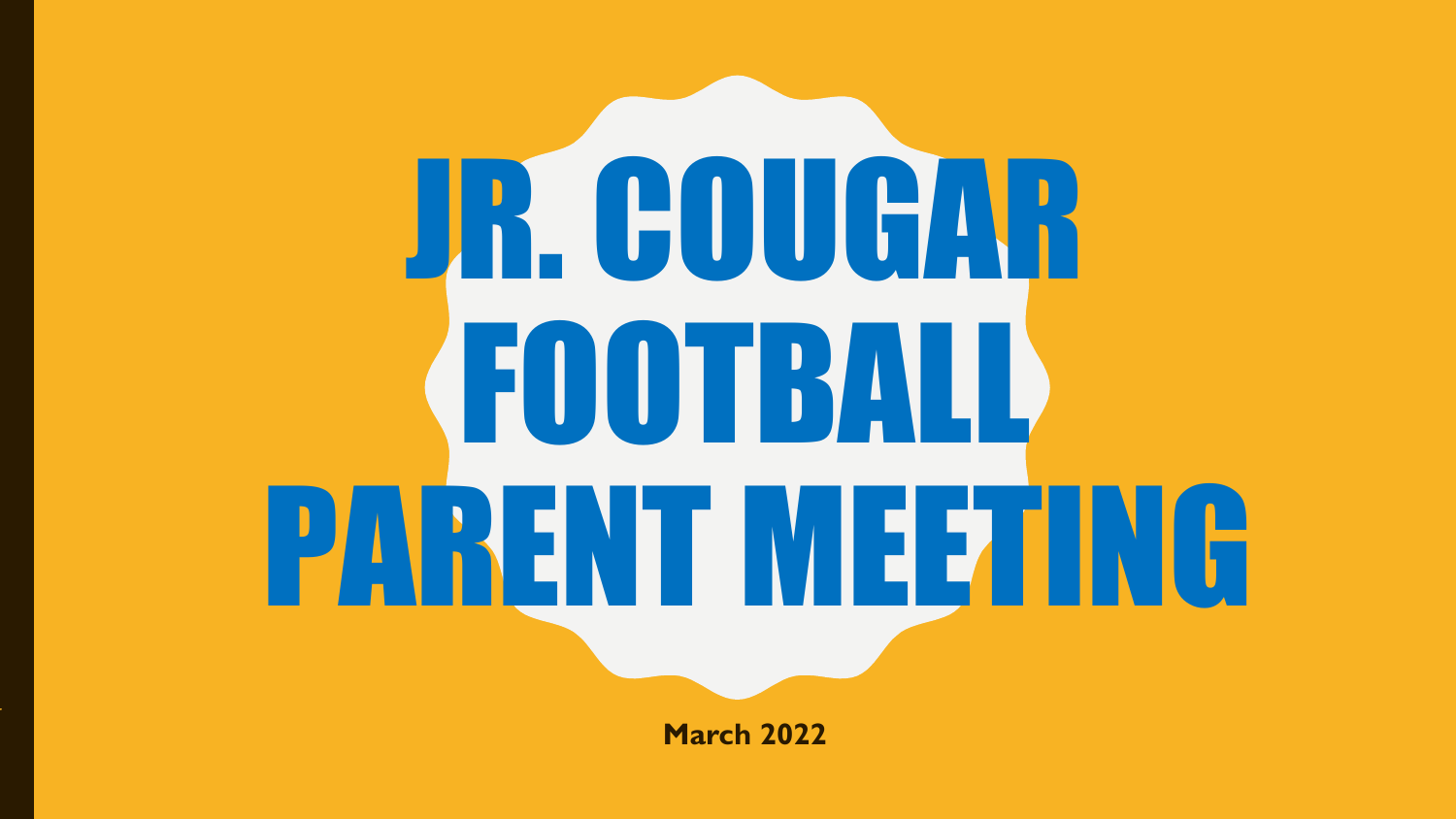## AGENDA

| Introduction                          |  |
|---------------------------------------|--|
| Word from Varsity Coach Malone        |  |
| <b>Word from Head Coaches</b>         |  |
| <b>Board Positions and Volunteers</b> |  |
| Tackle Football and Flag Football     |  |
| <b>Player Responsibility</b>          |  |
| Safety                                |  |
| <b>Events</b>                         |  |
| Registration                          |  |
| Jr. Cougar Cheerleading               |  |
| $\sim$ $\sim$                         |  |

**Closing**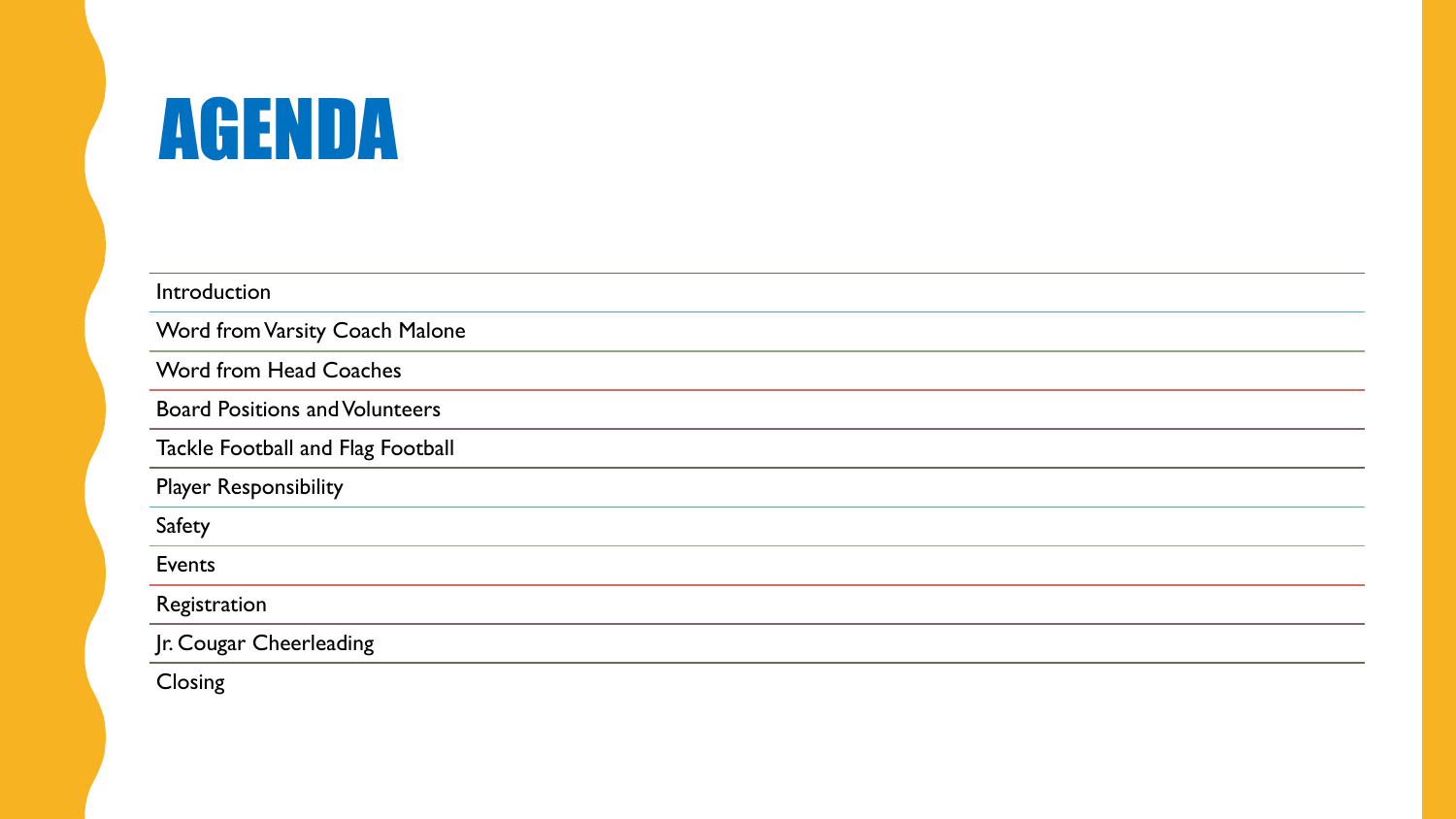#### **WELCOME**

- Welcome to the 2022 Junior Cougar Tackle Football Program
	- President Brooke Liley
	- VP Football Operations Emily Biscoglia
	- VP Game Day Operations Michelle Martin
	- VP Communications Kim Nunes
	- VP Flag Football OPEN
	- Secretary –Dawn Howald
	- Treasurer Chelsea Jia
	- Co-Cheer President and Cheer Liaison Nicole Barcus, Emily D'Antino, and Ana Rodriguez
	- Varsity Coach Mike Malone
	- Head Jr. Coach Massoud Atallah, Bruce Fick, Brandon Harton
	- Committee Members Troy Burwell, Lori Marcus, Don Becton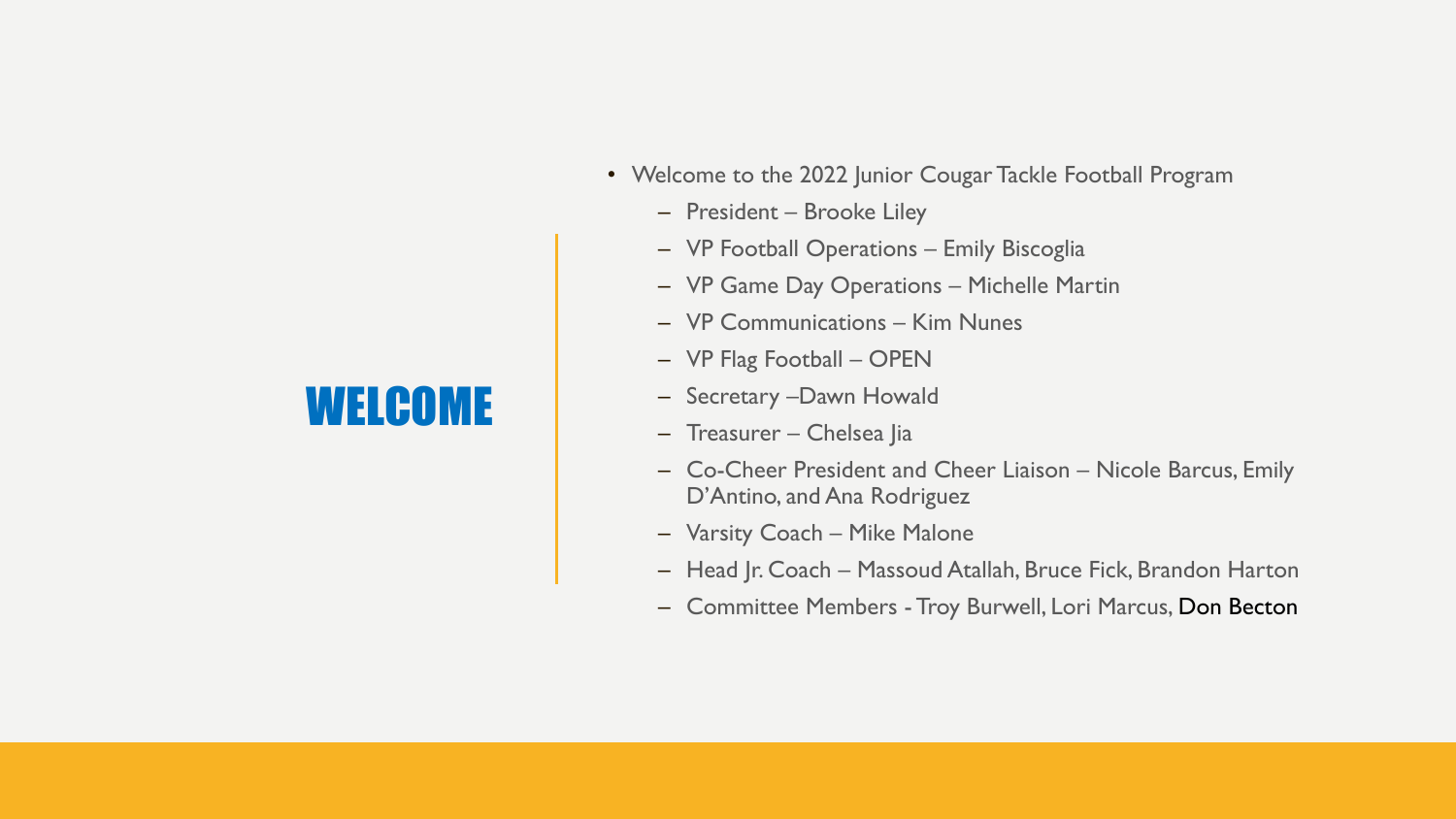#### VOLUNTEER

**One of the greatest gifts you can give is your time!**  Michelle Martin [jrgdops@hoochfootball.net](mailto:jrgdops@hoochfootball.net)

- Requirements
	- Tackle Football 10 hours with \$150 REFUNDABLE Deposit
	- Flag Football 5 hours with \$75 REFUNDABLE Deposit
	- Multiple Athletes 12 hours \$180 REFUNDABLE Deposit
- Opened Voting Positions
	- VP Flag Football
- Opened Non-Voting Positions
	- Team Manager (for each team)
	- Team Photographer/Videography (for each team)
	- Chain Gang (3 for each team)
	- Scoreboard and/or Announcer (each team)
	- Director of Concessions/Gate
	- Director of Field Operations
	- Director of Special Events
	- Director of Fundraising and Sponsorships
	- Director of Social Media
	- Merchandise Manager
	- Flag Coaches and Assistant Coaches
	- Tackle Assistant Coaches
	- Working Special Events or Games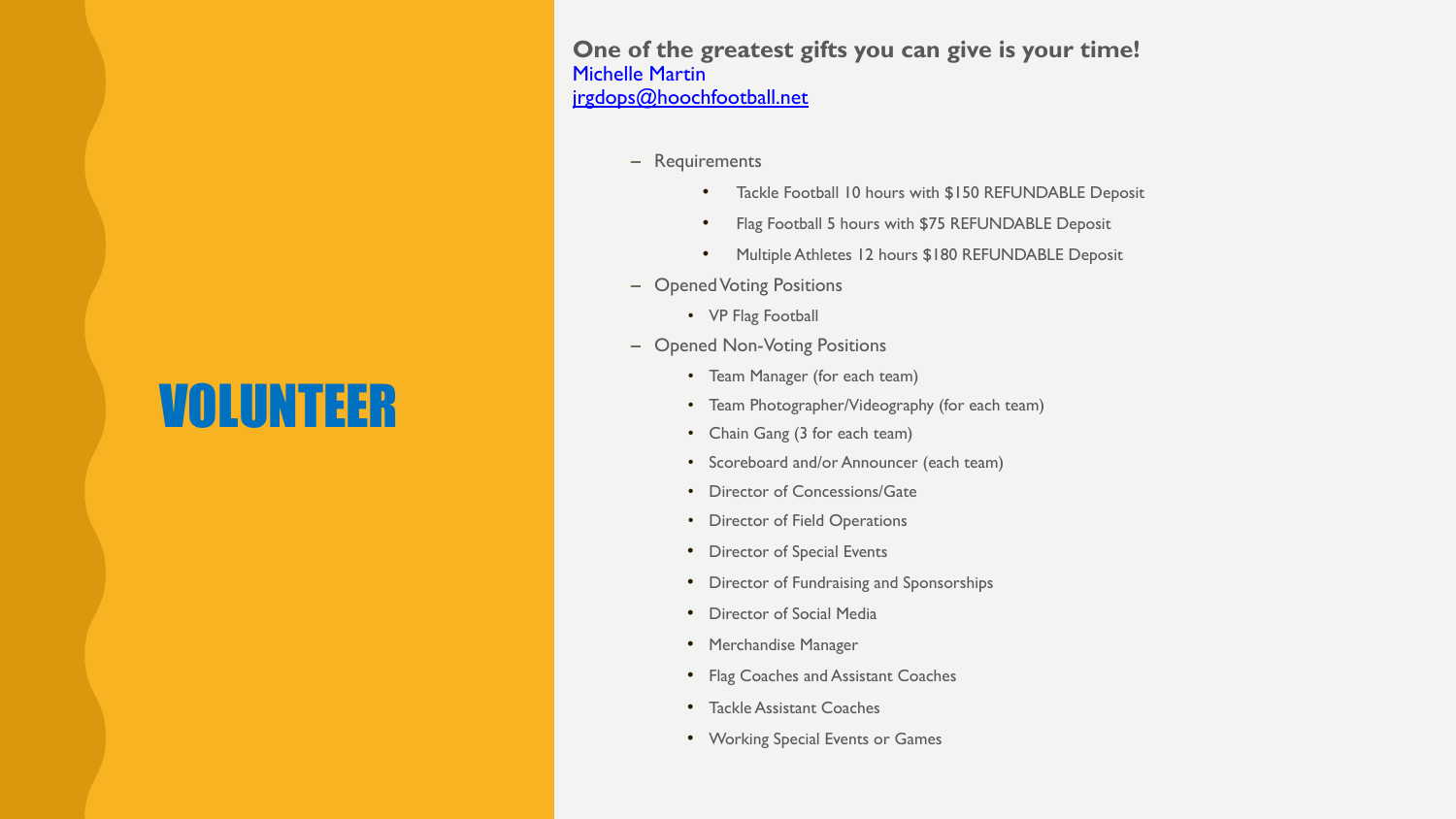## VARSITY COACH MALONE

- Welcome
- Vision
- Commitment from Varsity

What can football do for your player as they move through the program?

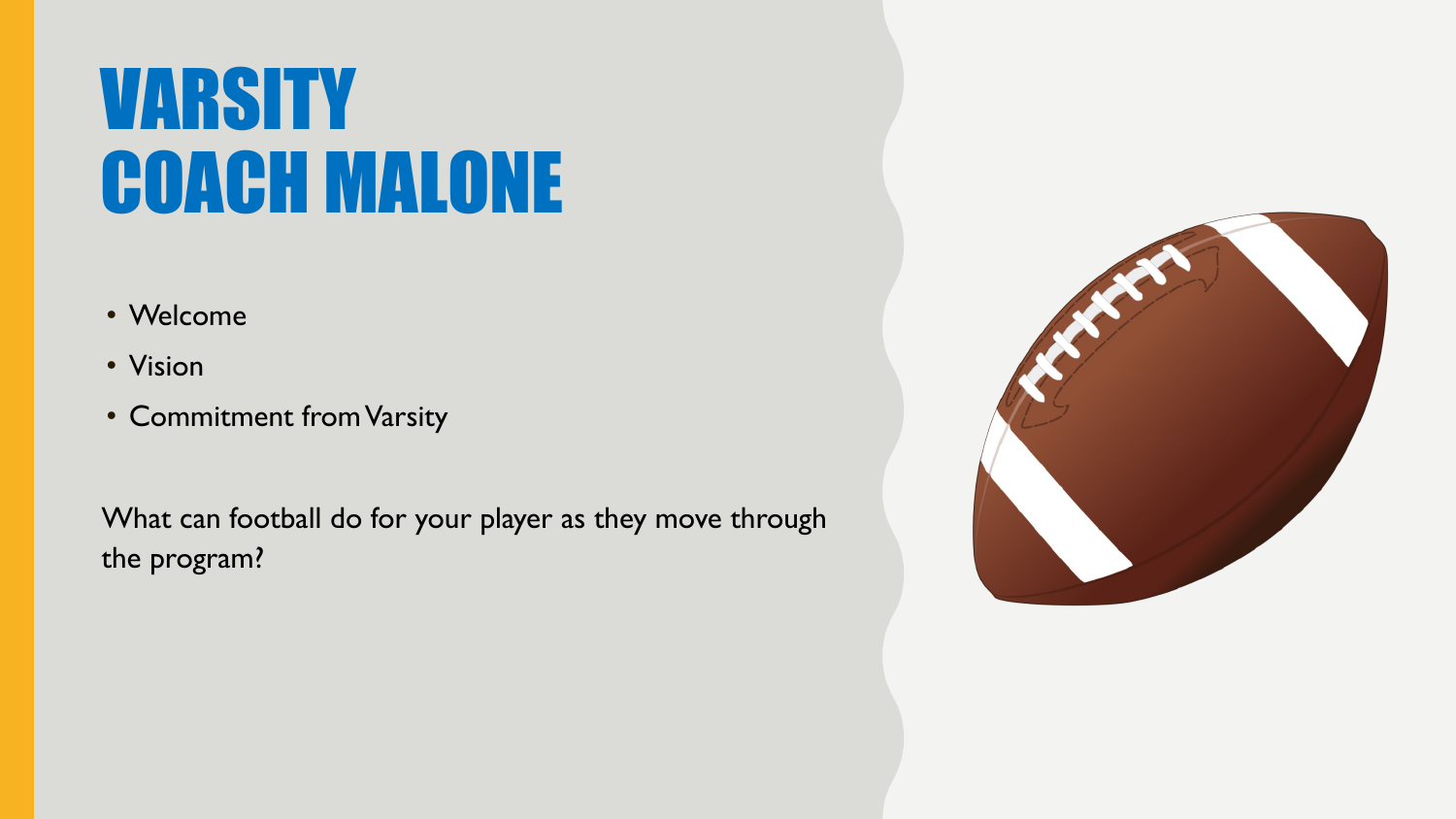#### Head Coaches

- 8th Grade Coach Massoud
- 7th Grade Coach Bruce
- 6th Grade Coach Brandon

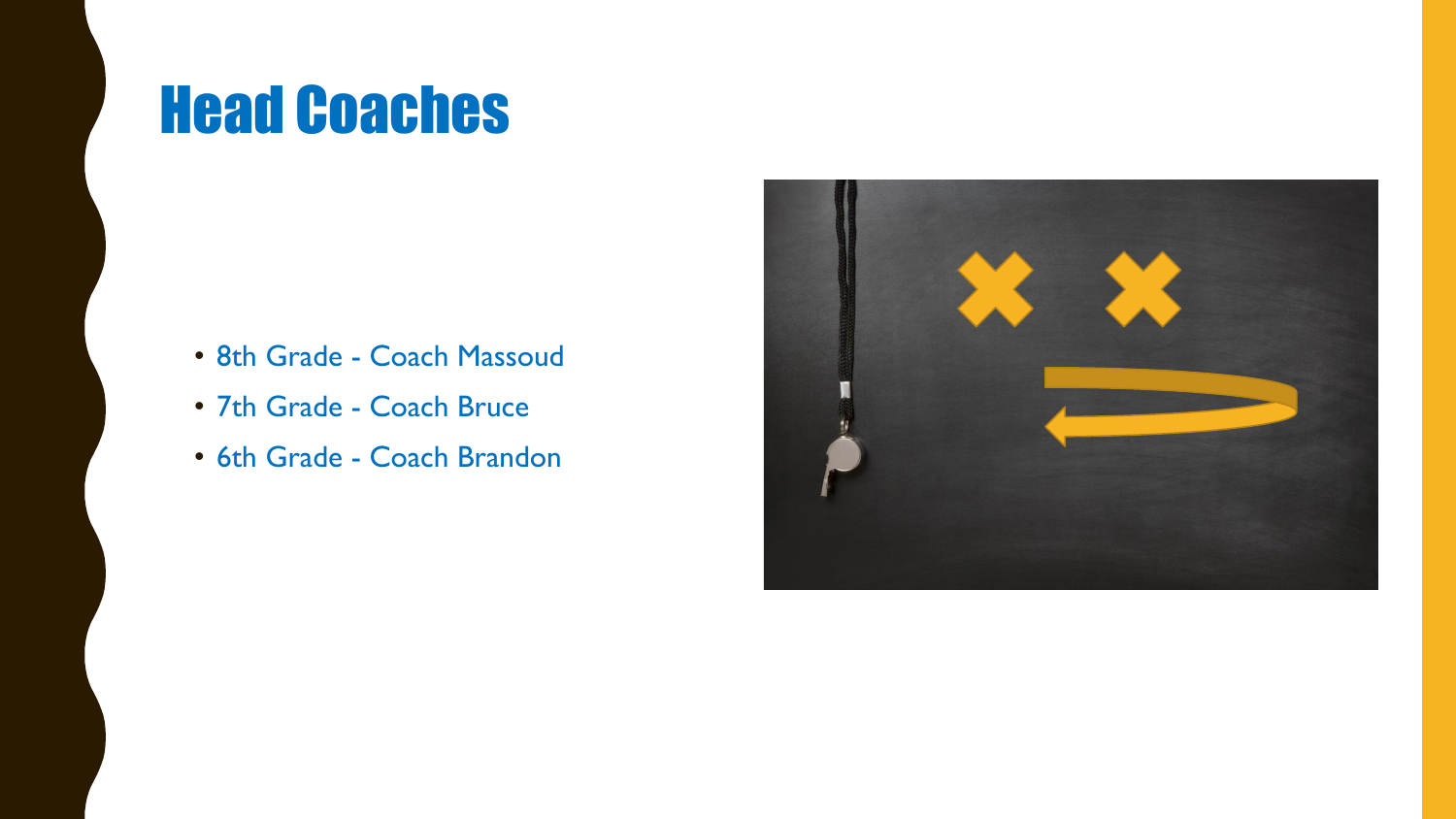#### VP FOOTBALL OPS

**Introduction – Emily Biscoglia Contact information** 

- **– 706-296-9576 cell**
- **– Jrfbops@hoochfootball.net**
- League GMSAA C Level
- Location of Games
- Teams in League
- Committed Coaches
	- 8<sup>th</sup> grade Head Coach/Offensive Coordinator Massoud Atallah
	- 8<sup>th</sup> grade Assistant Coach (Defense) James Gaines
	- 8th grade Assistant Coach (Offense and Defense) Jarvis Coleman
	- 8<sup>th</sup> grade Assistant Coach (Defense) Wallace Taylor
	- 8th grade Assistant Connor O'Sullivan
	- 7<sup>th</sup> grade Head Coach Bruce Fick
	- 7<sup>th</sup> grade Assistant Coach (Offense) Steve Herndon
	- 7<sup>th</sup> grade Assistant Coach (Defense) Andrew Biscoglia
	- 6<sup>th</sup> grade Head Coach/Offensive Coordinator Brandon Harton
	- 6<sup>th</sup> grade Assistant Coach (Defense) Luther Priester
	- 6<sup>th</sup> grade Assistant Coaches Nick Liley, Jeff DeSalvo, Justin Oakes, EJ Smith

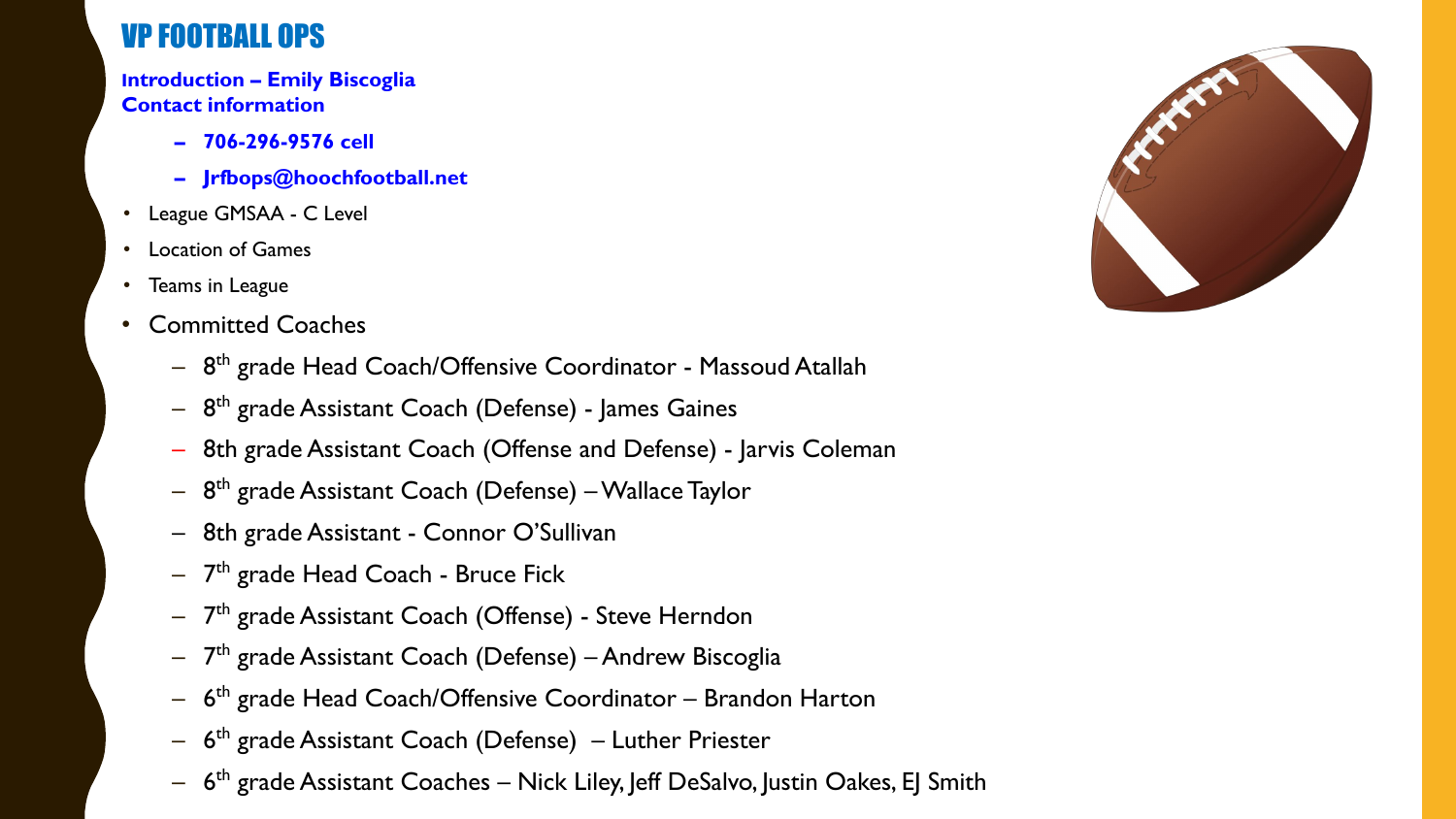## TACKLE

#### **Spring Season**

- FREE, come try it out and see what you think!
- 3 weeks in April/May exact dates TBD
- ends with a scrimmage or Jamboree
- practice is with FULL PADS
- Practice TBD but 3 5 times a week to allow for Spring sports to attend
- \$150 equipment deposit, to be returned when equipment is returned in Spring
- Concussion waiver signed and uploaded
- No physical required but you can take care of it now and not wait until Fall! 10

#### **Fall Season**

- Registration is OPEN
- First Practice is July 25th
- Tackle Camp included with registration

 $\circ$  (July 18th - 22nd)

- **Practice 3 x/week at CHS or TRMS**
- \$150 equipment deposit
- **MUST HAVE PHYSICAL TO PLAY**
- Other forms available on website or download in Team Snap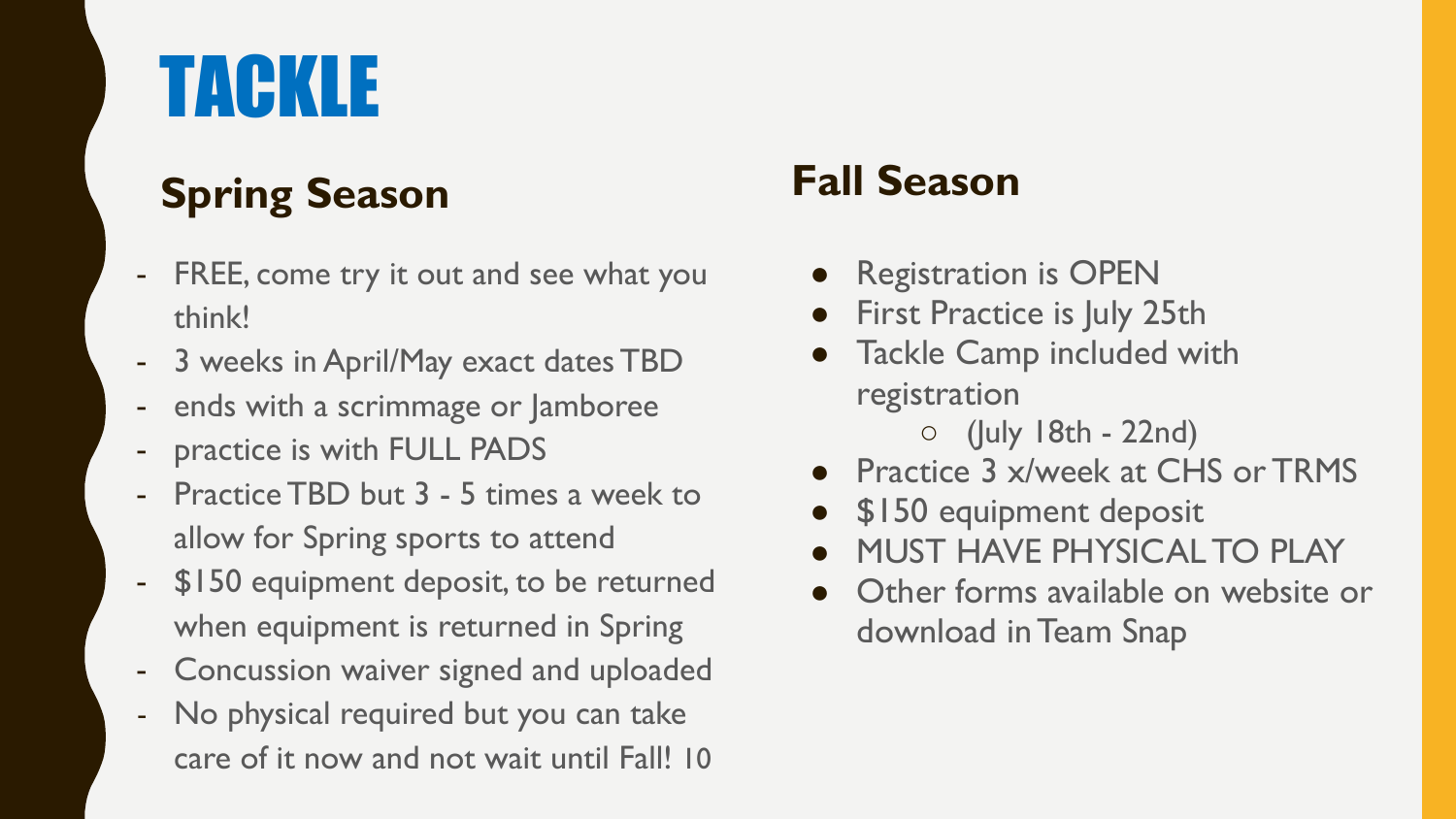## SCHEDULE

#### · **Dead Weeks- Great time to plan trips!**

- o May 29 June 5, 2022
- $\circ$  July 3 July 10, 2022

#### ➢ **Football Camp**

■ JULY 18th -22nd 6:00-8:00pm...More details to come

#### ➢ **GMSAA Calendar**

·

- $\blacksquare$  July 25, 2022 First day of practice (3 x week)
- August 2022 Kick Off Classic, exact date TBD
- August 2?, 2022 1<sup>st</sup> Regular Season Game
- Fall Break WILL have a game the first weekend but a buy the second weekend
- October 2022 Last Regular Season Game
- November 2022 Championships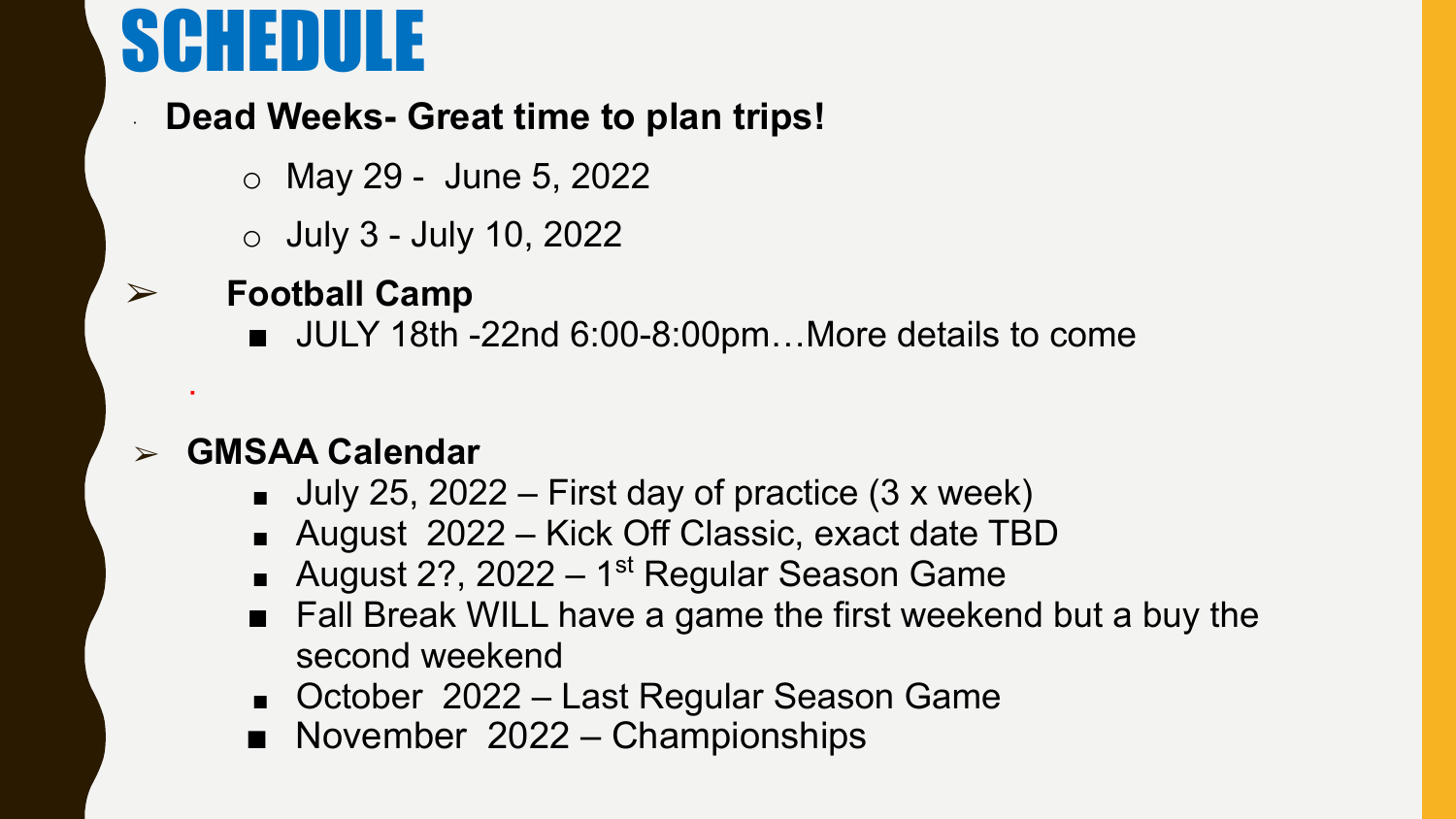## FLAG FOOTBALL

- VP Flag Football needed A.S.A.P.
- League NMFL
- Location of Games
- Practice Tues & Thur 6:00-7:30
- Teams in League
- Coaches Needed for 2nd/3rd and 4th/5th
- Equipment \$100 Refundable Deposit
- Schedule
	- Camp July 18th-22nd 6:00-8:00 p.m.
	- Typically practice will start  $@$  July 25th 2x/week
	- Games usually start  $@$  Labor Day
	- Season usually ends end of Oct and playoffs in Nov.

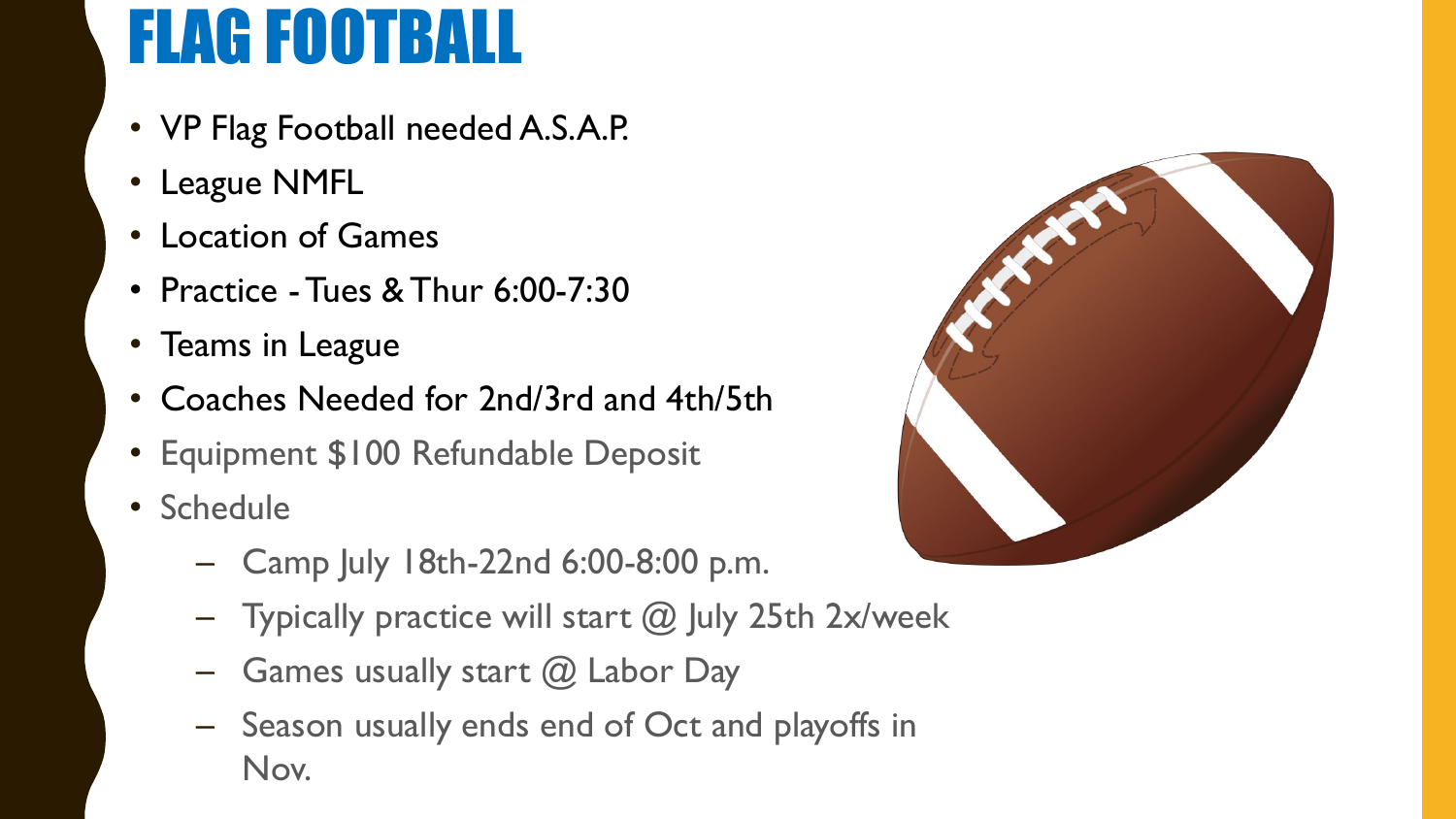### TREASURER

- Introduction Chelsea Jia
- Fee
	- Tackle Early Registration \$475 May 31st
	- Tackle Normal Registration \$525 First Game
	- Flag Early Registration \$250
	- Flag Normal Registration  $$275$  set by league  $@$  July
	- Multiple Athletes Discount \$50 discount on one player
	- Fundraising to fill gaps and keep costs down
	- Snap Raise Individual Fundraising Goal \$9,000
		- Participate and raise \$200
		- Opt Out for \$125 cost
	- Sign Sales Board Fundraising Goal \$1000
	- B2B Fundraising Goal \$3,000
		- Sponsorships from local businesses
		- Spirit Nights at local restaurants

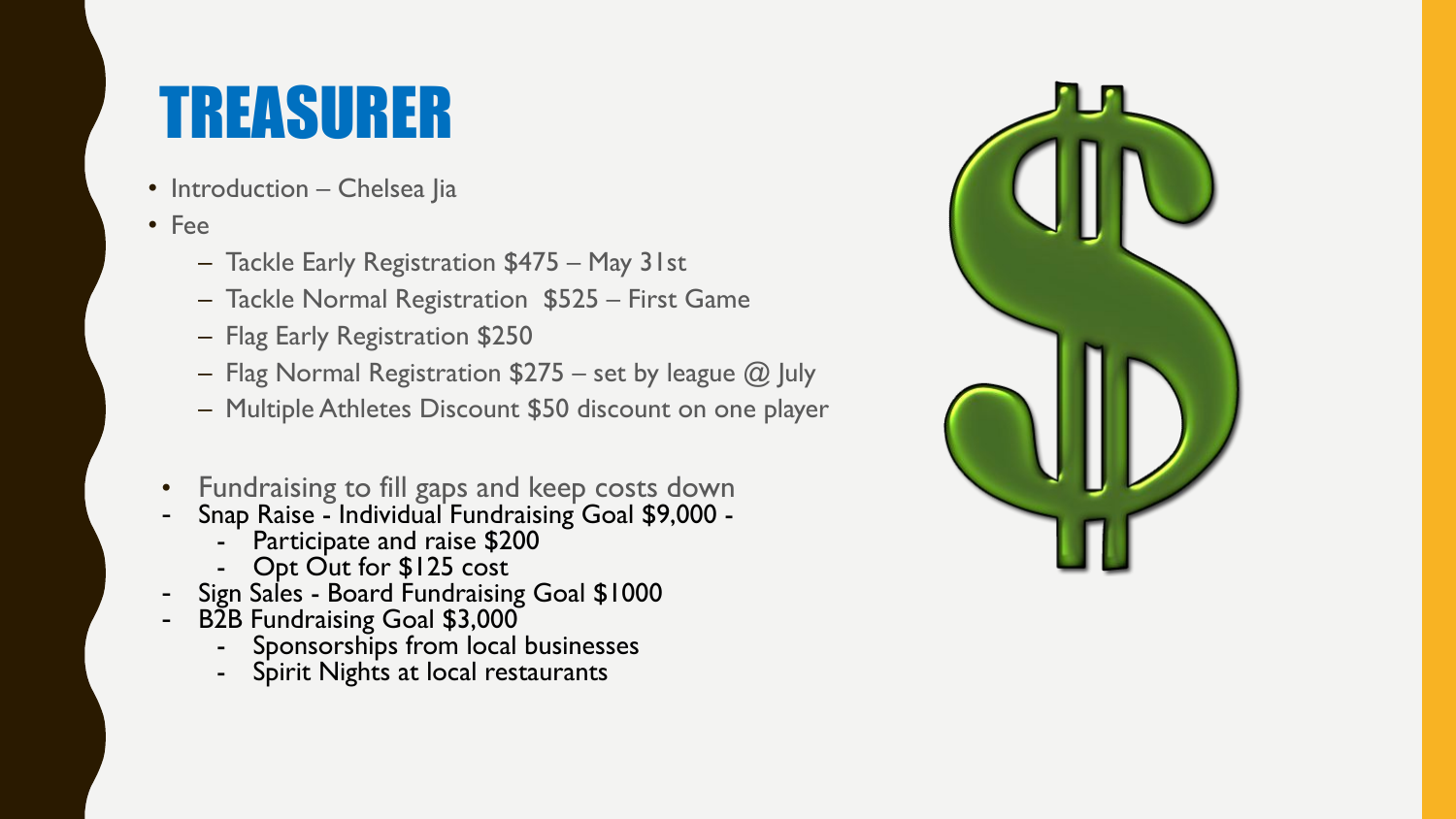## PRESIDENT

Brooke Liley 770-315-4882 Cell [jrpres@hoochfootball.net](mailto:jrpres@hoochfootball.net)

- Player Responsibility
	- Competitive Program
	- COUGAR TIME 15 min early
	- Be respectful and responsible on the field and off the field
	- Learn Plays become a better player
	- Team Player
	- Grades
	- Be accountable and responsible

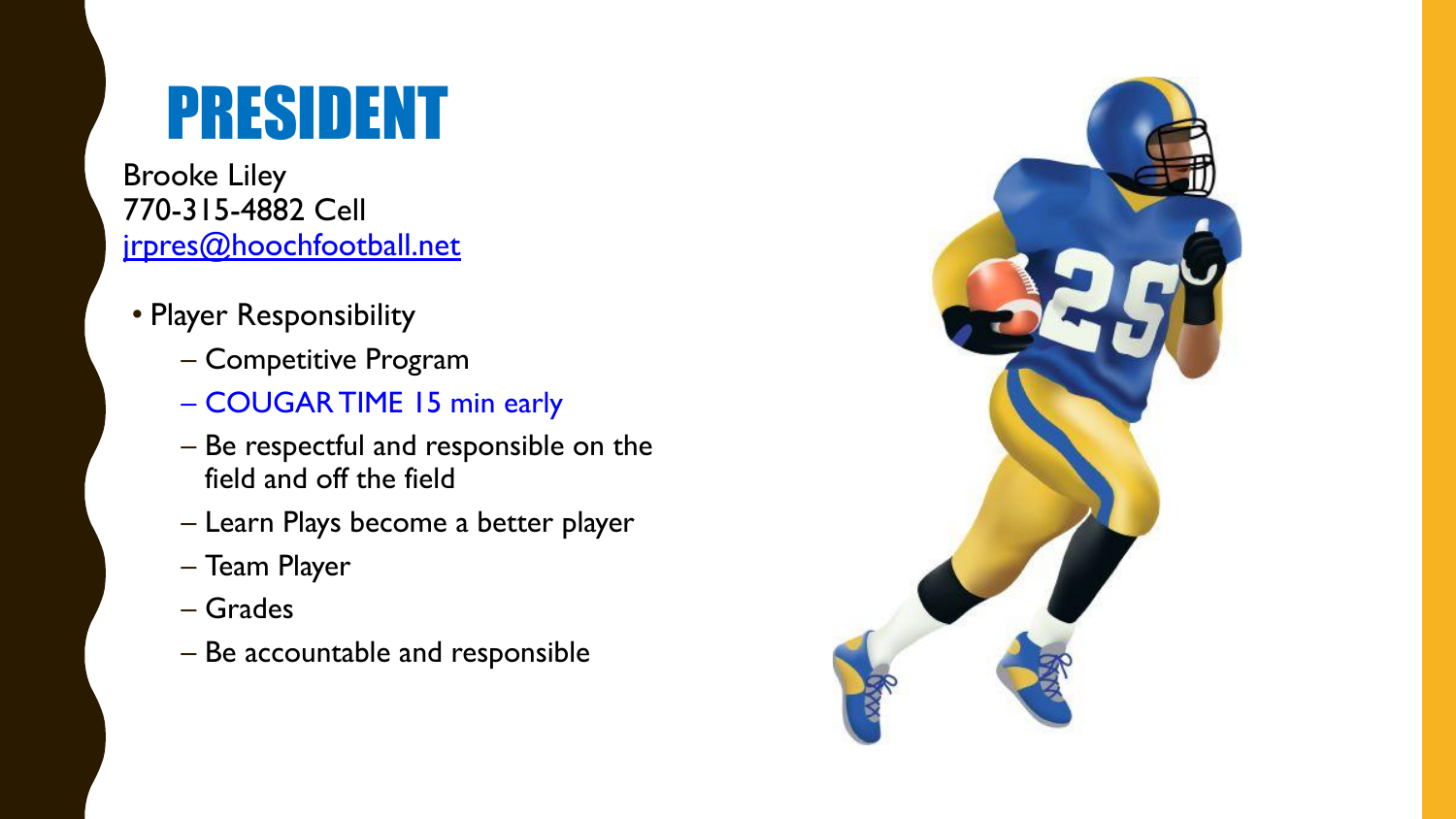## SAFETY

- Helmets, mouthguards
- Learning the plays
- Coaching Proper Techniques
- Coaches Certified and background checks
- Future Safety classes for parents and players so we can prepare for middle school tackle

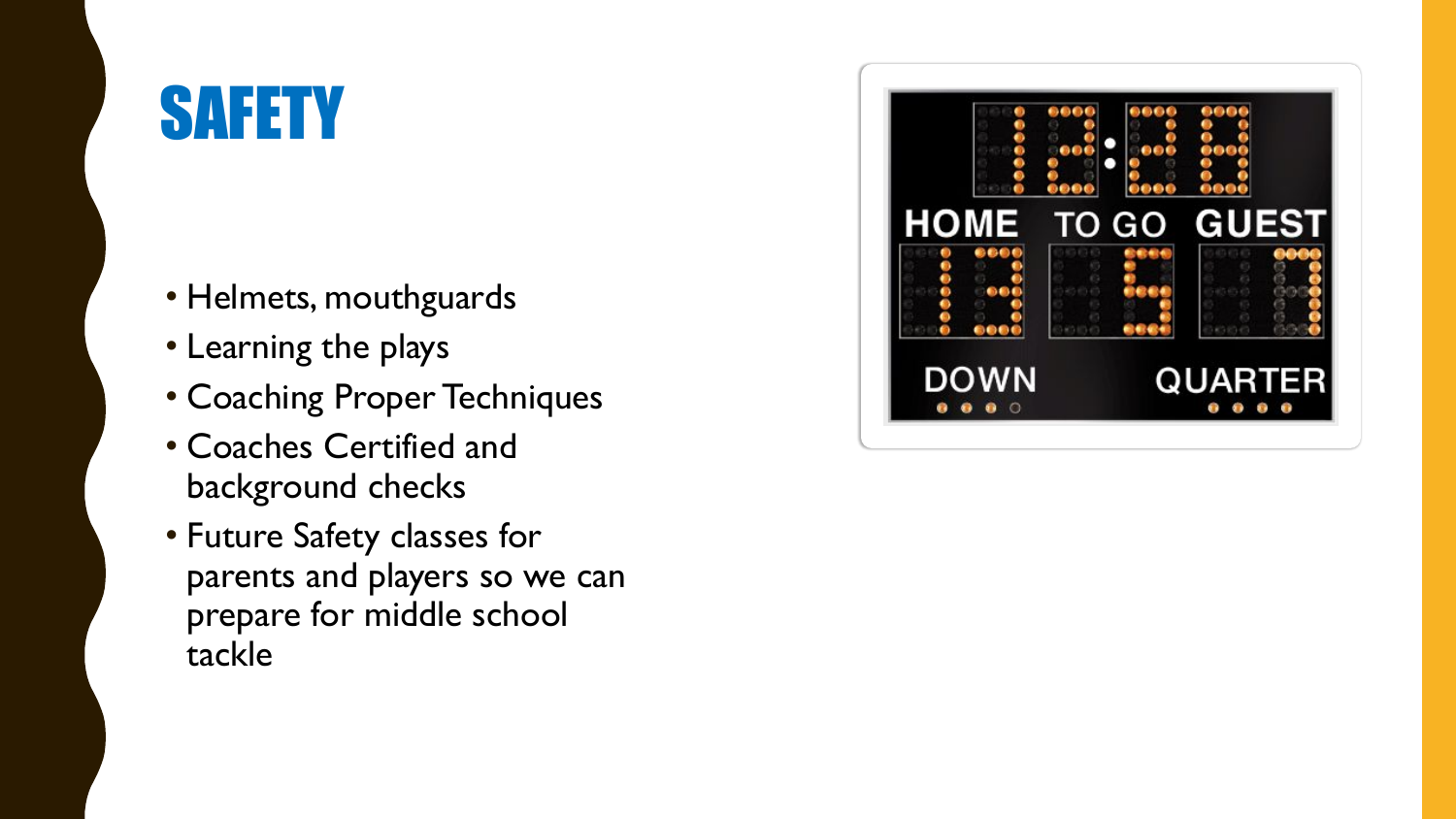#### REGISTRATION Introduction – Dawn Howald

#### **Important Dates**

- Registration March 8th
- Spring Football for Tackle (aiming for April 18 May 6)
- Combine April or May TBD by High School
- Camp July 18th 22nd
- Official Practice will start July 25th
- Jr. Cougar Night August 26th
- Pep Rally in Aug
- Family shoot the Hooch Event July or Aug.

#### REGISTRATION IMPORTANT INFO

- Registration is through TeamSnap DOWNLOAD the app
- **Required Paperwork** 
	- Flag and Tackle
		- Birth Certificate
		- **Physical**
		- **Parent Code of Ethics**
		- Covid Waiver
	- Flag
		- Player Participation Waiver
	- Tackle
		- Concussion Waiver
		- **GMSAA Waiver**
		- **Student Code of Ethics**
		- Utility Bill



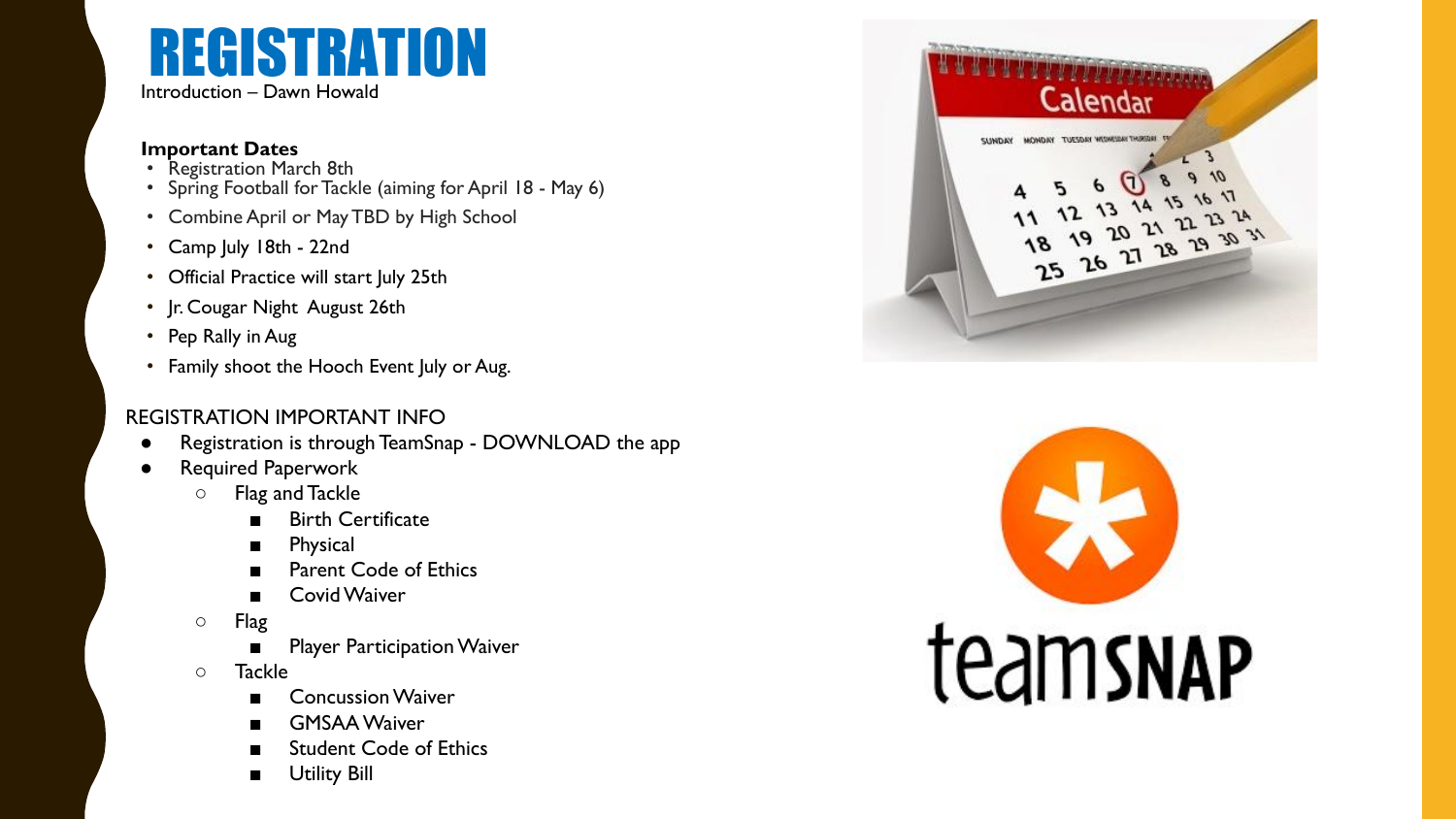### COMMUNICATIONS

- Teamsnap:
	- Email, Chat and Schedule
	- Encourage students that have a phone to use
- Website:
	- http://www.jrcougarfootball.org/
- Social Media:
	- Facebook
	- Instagram



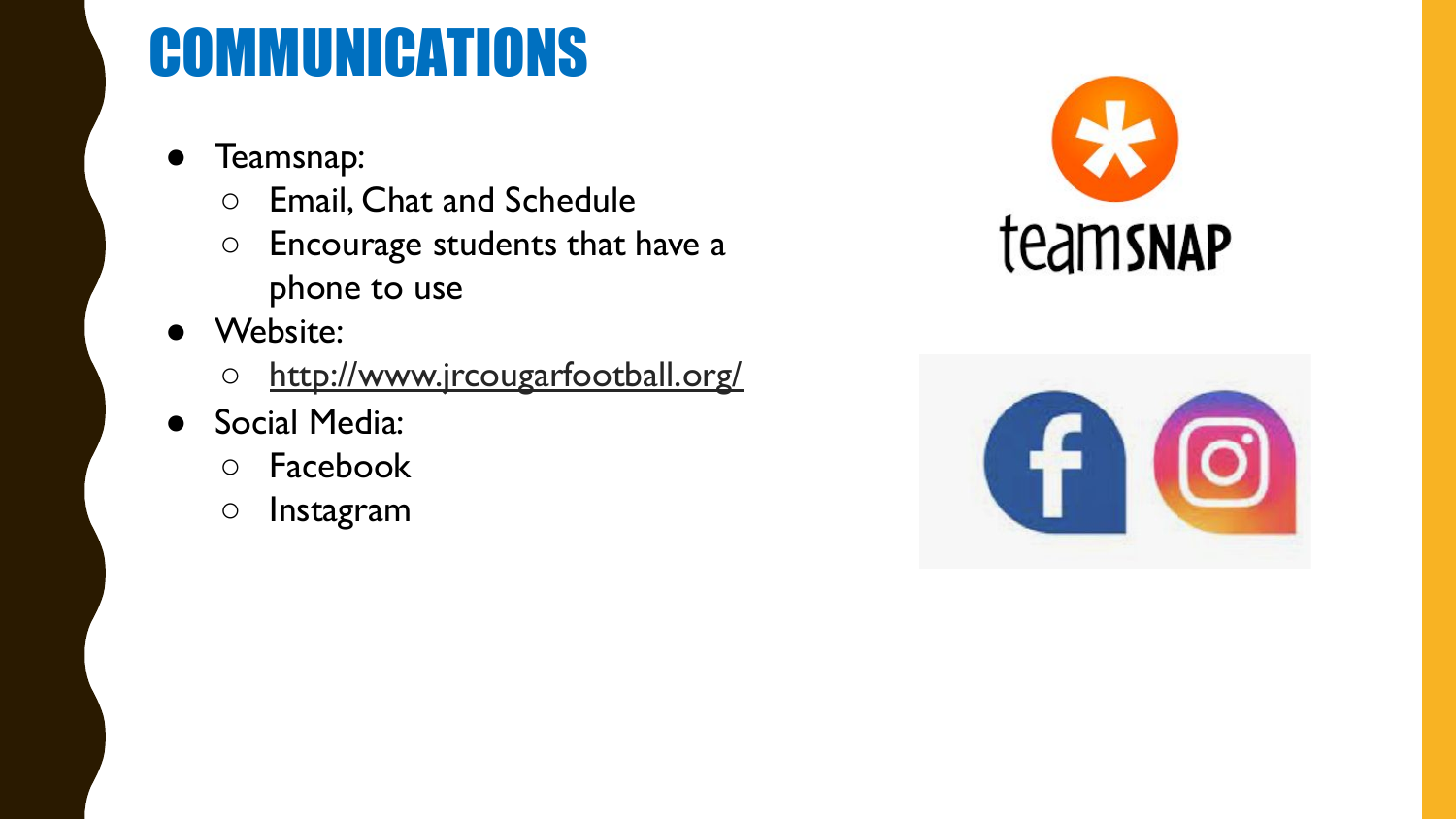## Jr. Cougar Cheer

Registration Dates Upcoming Events

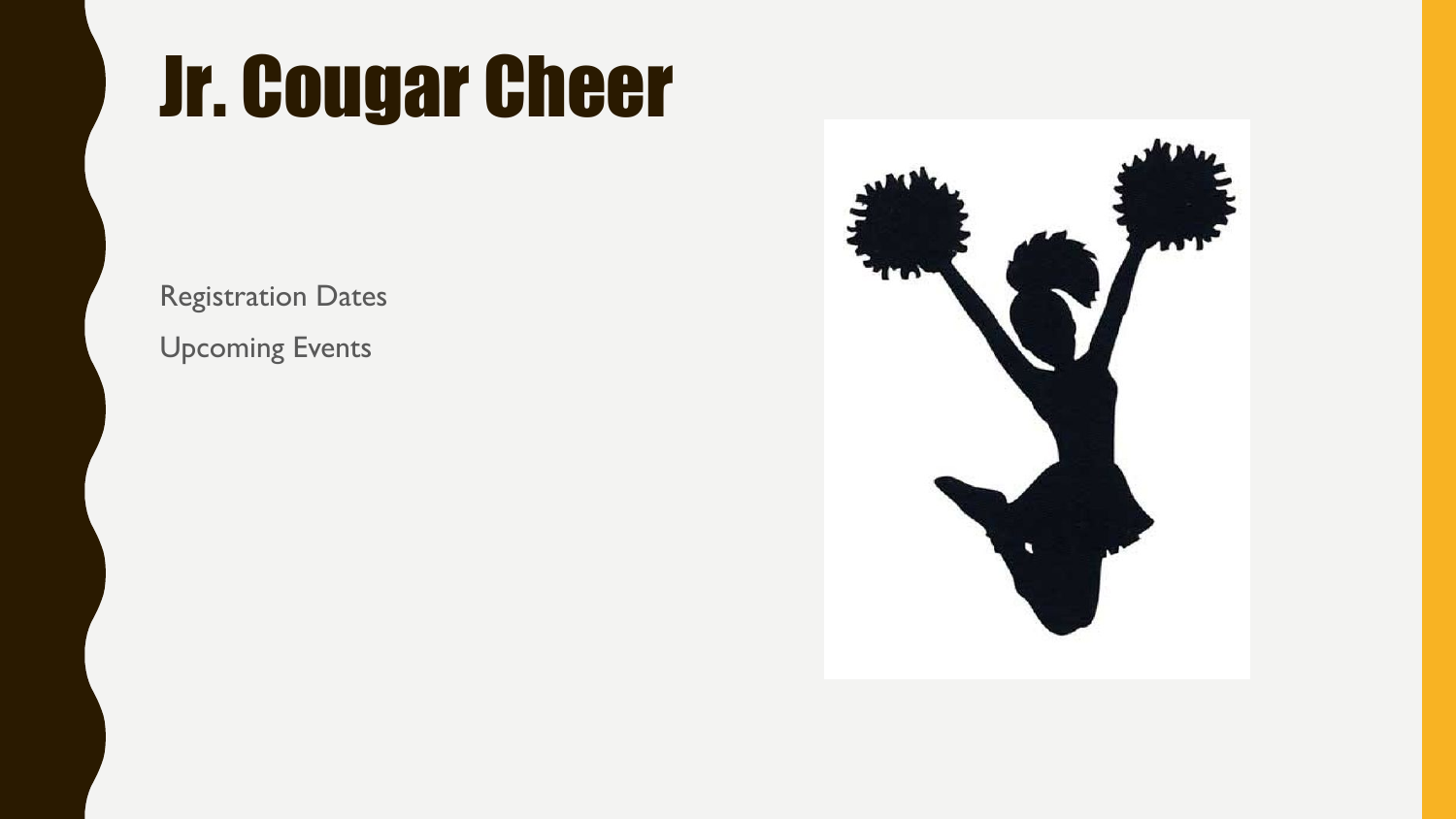## **REGISTRATION**

- **• http://www.jrcougarfootball.org/**
- **• EARLY REGISTRATION STARTS NOW!**
- **• Registration Questions email [jrsec@hoochfootball.net](mailto:jrsec@hoochfootball.net)**